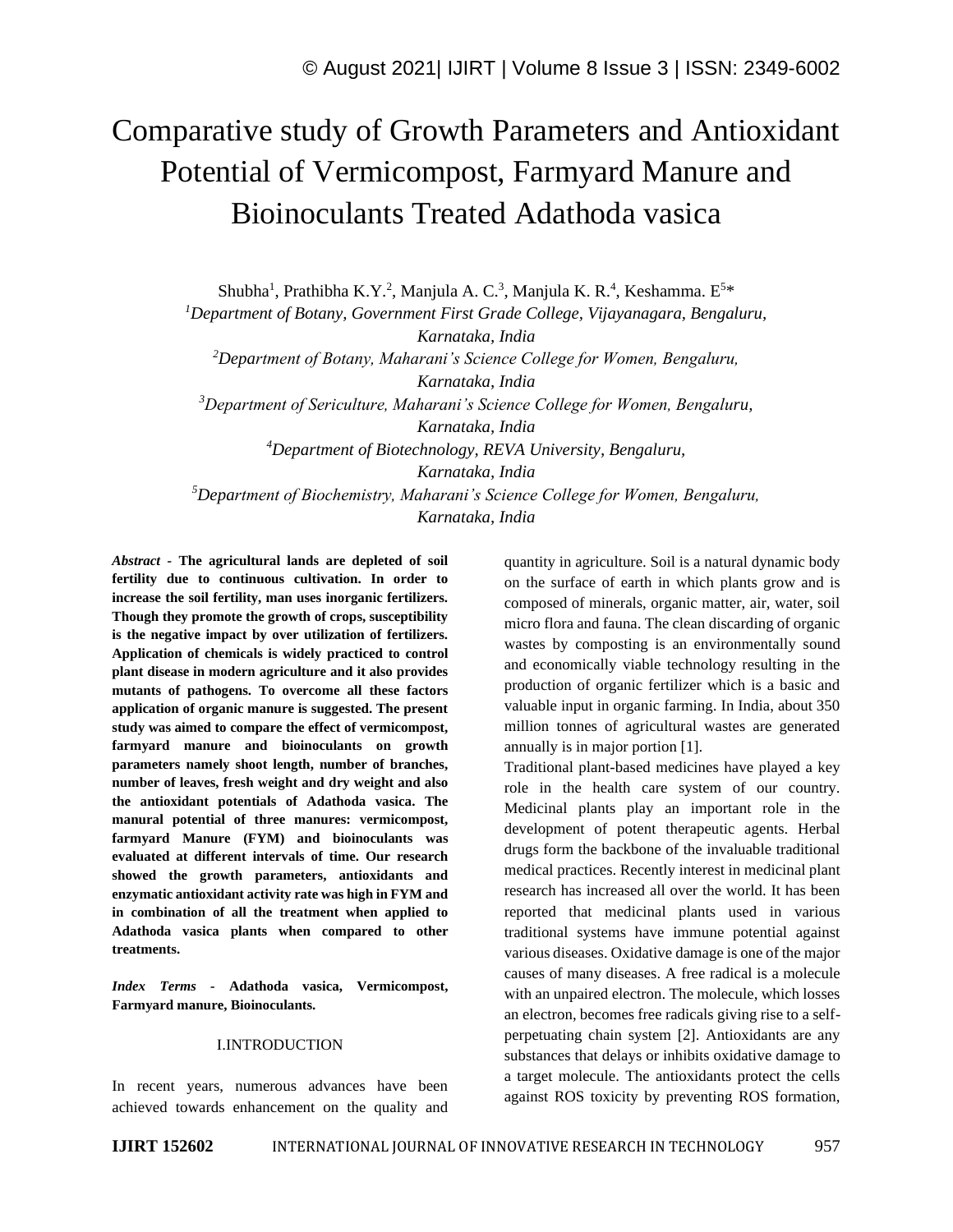interception of ROS attack by scavenging the reactive metabolites, converting them to less reactive molecules, by enhancing the resistivity of sensitive biological targets to ROS attack, facilitating the repair of damage caused by ROS and finally by providing a favourable environment for the effective functioning of other antioxidants. Many chemotherapeutics agents are used in the treatment of various diseases but are facing problems of side effects and therapy is quite costly. Ethnobotanical search reveals use of many traditional herbs in treatment of diseases which are usually free from or having minimum side effects [3]. The modern inorganic farming system with the input of synthetic fertilizer has resulted in the rapid destruction of soil structure, fall of fertilizer response on continuous usage, loss of beneficial microorganisms with subsequent microbial nutrient recycling system and above all the human health hazardous substance as pesticide and insecticide residue in the food produce. In order to overcome these problems faced, organic farming is adopted now- adays which avoids or largely excludes the use of compound chemicals such as chemical fertilizers/pesticides and herbicides, instead natural sources such as organic manures are used [4]. Organic farming is a system of natural farming which fulfils the food, nutrition and pharmaceutical needs of society without depleting essential natural resources of agriculture, water, soil fertility and diverse biological reserves.

Vermicomposting (VC) is a simple and effective technique to reprocess the agricultural waste, city garbage and kitchen waste along with bioconversion of organic waste materials into nutritious compost by earthworm action [5]. Consequence of VC on plant growth is well reported but mostly it is used as a main source of 'N' 'P' and is a significant nutrient or as a part of some key plant structural components and worked as catalysis in various biochemical reactions in plants. VC biotechnology will bring in 'economic prosperity' for the farmers, 'ecological security' for the farms and 'food security' for the people. Farmyard manure refers to the decomposed mixture of dung and urine of farm animals along with litter and left-over material from roughages or fodder fed to the cattle. On an average well decomposed farmyard manure contains 0.5 per cent N, 0.2 per cent P2O5 and 0.5 percent K2O. Farmyard manure (FYM), also provides growth-regulating substances [6] and improves the physical [7], chemical [8], and microbial [9] properties of the soil. Farmyard manure is readily available in the crop-livestock farming systems. FYM application has been reported to improve crop growth by supplying plant nutrients including micronutrients as well as improving soil physical, chemical, and biological properties [10]. FYM provides a better environment for root development by improving the soil structure. Ibrahim et al. (2010) reported a significant increase in rice root length and root volume with FYM application which indicates that the better root development would allow the plant to exploit more water under water stress conditions [10].

Various strategies, such as the production of genetically modified organisms (mainly plants), the generation of crosses that are naturally resistant to pests, and the use of natural compounds and plant beneficial microorganisms have been proposed [11]. The beneficial microorganisms that may be part of bioinoculants, whether these are biofertilizers, biocides, or biostimulants, may be beneficial fungi such as Trichoderma spp., arbuscular mycorrhizal fungi, and rhizospheric or endophytic bacteria [12-14]. A long list of commercialized bacterial inoculants, based mainly in plant growth-promoting bacteria (PGPB), has been reviewed by Glick [15] and includes Agrobacterium radiobacter, Azospirillum brasilense, Azospirillum lipoferum, Azotobacter chroococcum, Bacillus firmus, Bacillus licheniformis, Bacillus megaterium, Bacillus mucilaginous, Bacillus pumilus, Bacillus spp., Bacillus subtilis, Bacillus subtilis var. amyloliquefaciens, Burkholderia cepacia, Delftia acidovorans, Paenibacillus macerans, Pantoea agglomerans, Pseudomonas aureofaciens, Pseudomonas chlororaphis, Pseudomonas fluorescens, Pseudomonas solanacearum, Pseudomonas spp., Pseudomonas syringae, Serratia entomophila, Streptomyces griseoviridis, Streptomyces spp., Streptomyces lydicus, and Rhizobium spp. However, the list is still growing, and new bacterial species with beneficial properties for sustainable agriculture are being described [16]. Since medicinal plants play a vital role in maintaining health to control and to cure certain diseases, an attempt was made in this study to compare the effect of vermicompost, farmyard manure, bioinoculants and combined application of all on the growth and antioxidant potentials of Adathoda vasica.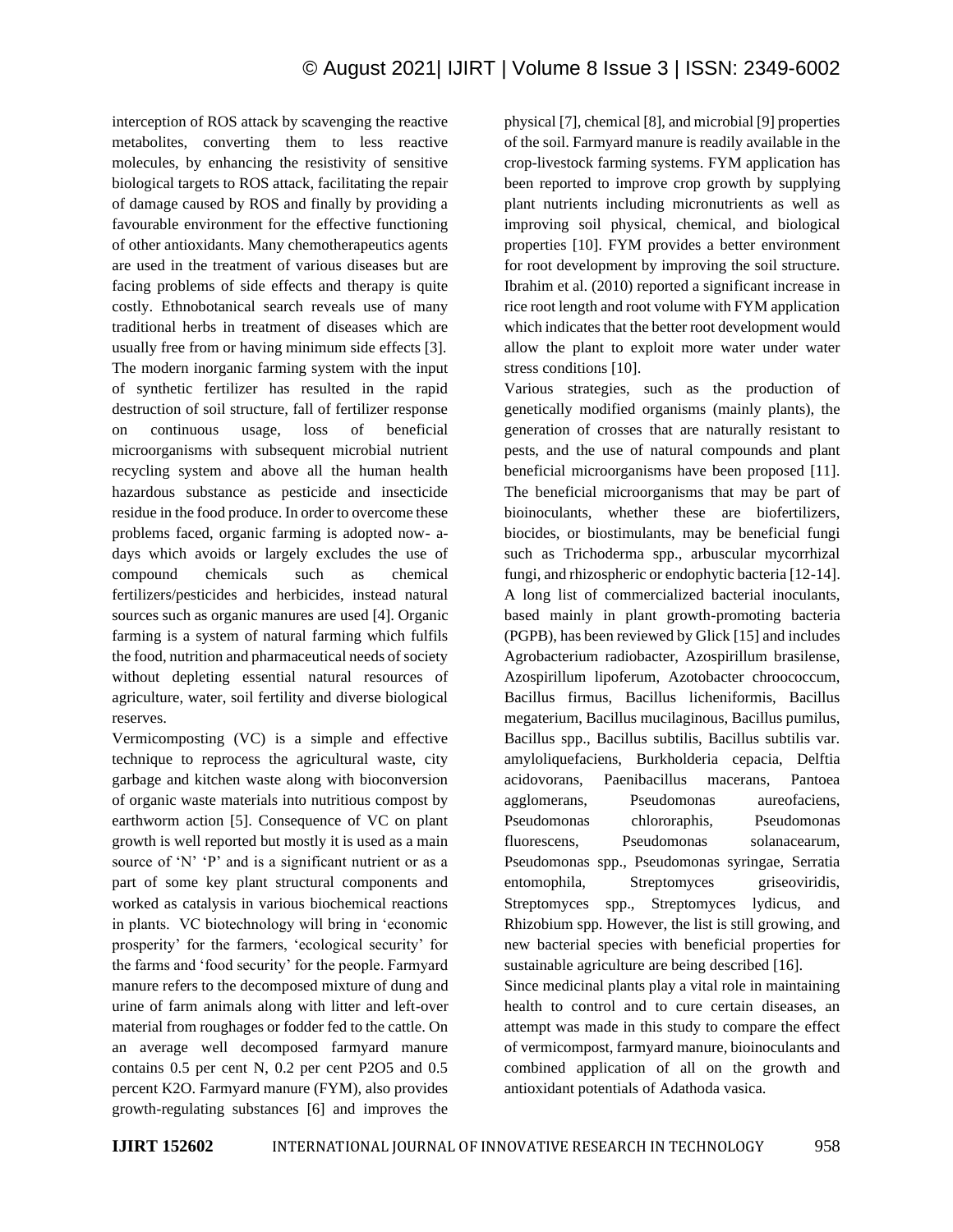# © August 2021| IJIRT | Volume 8 Issue 3 | ISSN: 2349-6002

## II. METHODS AND MATERIALS COLLECTION OF MEDICINAL PLANTS

Adathoda vasica medicinal plant was collected from Dhanvanthri vana, Jnanabharathi Campus, Bangalore University, Bangalore and Biotechnology Centre, Hulimavu, Bangalore and grown at Vedic Biofarm, Kanakapura Road, Bangalore.

COMPOSTS AND BIOINOCULANTS USED Vermicompost: Vermicompost was procured from Biotechnology Centre, Hulimavu, Bengaluru for our experiments.

Farmyard manure: For the present study FYM used contained cow dung, urine and plant material that is straw mixed with soil.

Bacillus megaterium: Bacillus megaterium is a rodshaped, Gram-positive, endospore forming, aerotolerant species of bacteria used as a soil inoculant in agriculture and horticulture. Bacterium is arranged into the streptobacillus form. It is a very efficient phosphate solubilizer for crop plants but its efficacy on medicinal plants has not been tried.

Azospirillum brasilens: Motile, free-living, gramnegative bacteria that occur in the soil. They are aerobic or microaerophilic and are sometimes capable of nitrogen fixation. Azospirillum has been found to colonize, promote growth and increase the yield of numerous plant species.

#### STUDY SITE AND PROCEDURE

Plot for Adathoda vasica was made at the farm with the help of local farmers. The experiments were carried out on land with 10 replicates for each treatment and treatments were assigned to each plot randomly. The treatment consisted of 4 groups viz T1- Bioinoculant (Azospirillum brasilens); T2 Bioinoculant (Bacillus megaterium); T3 – Vermicompost; T4 - Farm yard manure; T5- Combined (Azospirillum brasileins + Bacillus megaterium + VC+FYM) and C-Control. The plant was treated after two days of planting at intervals of 30, 60 and 90 days respectively. Then at each interval at 30, 60 and 90 days, the growth parameters were recorded and at 90th day the plant samples were analysed for enzymatic and nonenzymic antioxidants.

Growth Parameters:

Growth parameters viz., root length, number of branches, number of leaves, were recorded at 30, 60 and 90 days. Fresh weight and dry weight were recorded at 90 days after planting.

#### ANALYSIS OF ANTIOXIDANTS

Estimation of Vitamin A (Total carotenoids)

Fresh leaf tissue was homogenized using acetone adding a pinch of clean, fine sand. The extract was centrifuged and supernatant was collected. Finally, absorbance was read at 440nm and total carotenoids content was calculated by the method of lkan R [17].

#### Estimation of Vitamin C (Ascorbic acid)

Vitamin C was determined by the method of Varley et al [18]. Required quantity of tissue was homogenized in distilled water and filtered. Glacial acetic acid was added to the filtrate and titrated against DCPIP (Dichlorophenol indophenol). Standard titration was done by using ascorbic acid and distilled water as blank. The quantity of ascorbic acid was determined by using the formula,

0.01 X Y 30 ------------ x -------- g of ascorbic acid X 10

where  $X =$  Standard titre value,  $Y =$  Blank titre value.

#### Estimation of Phenolics:

Five hundred milligram (500mg) of dried powdered plant sample was mixed with methanolic HCI and boiled in water bath for few minutes. This was allowed to stand for 2 hrs and filtered through Whatman no.1 filter paper. 35% of sodium carbonate, distilled water and Folin's Denis reagent were added to 0.1ml of phenolic extract and incubated at room temperature for one minute. Absorbance (OD) values were read at 640nm. The standard graph was made using caffeic acid as standard using a standard solution of 100 g /ml caffeic acid. Dilutions are made at the range of 10 g/ml [19].

#### ENZYMATIC ANTIOXIDANT ACTIVITY

Catalase activity: Fresh leaf sample was ground in 0.1M phosphate buffer, pH 7.0 in a prechilled mortar and pestle. The homogenate was centrifuged at 15,000g at 4°C. and supernatant was collected. To this supernatant mixture, hydrogen peroxide enzyme extract was added and incubated at 20oC for 1 minute.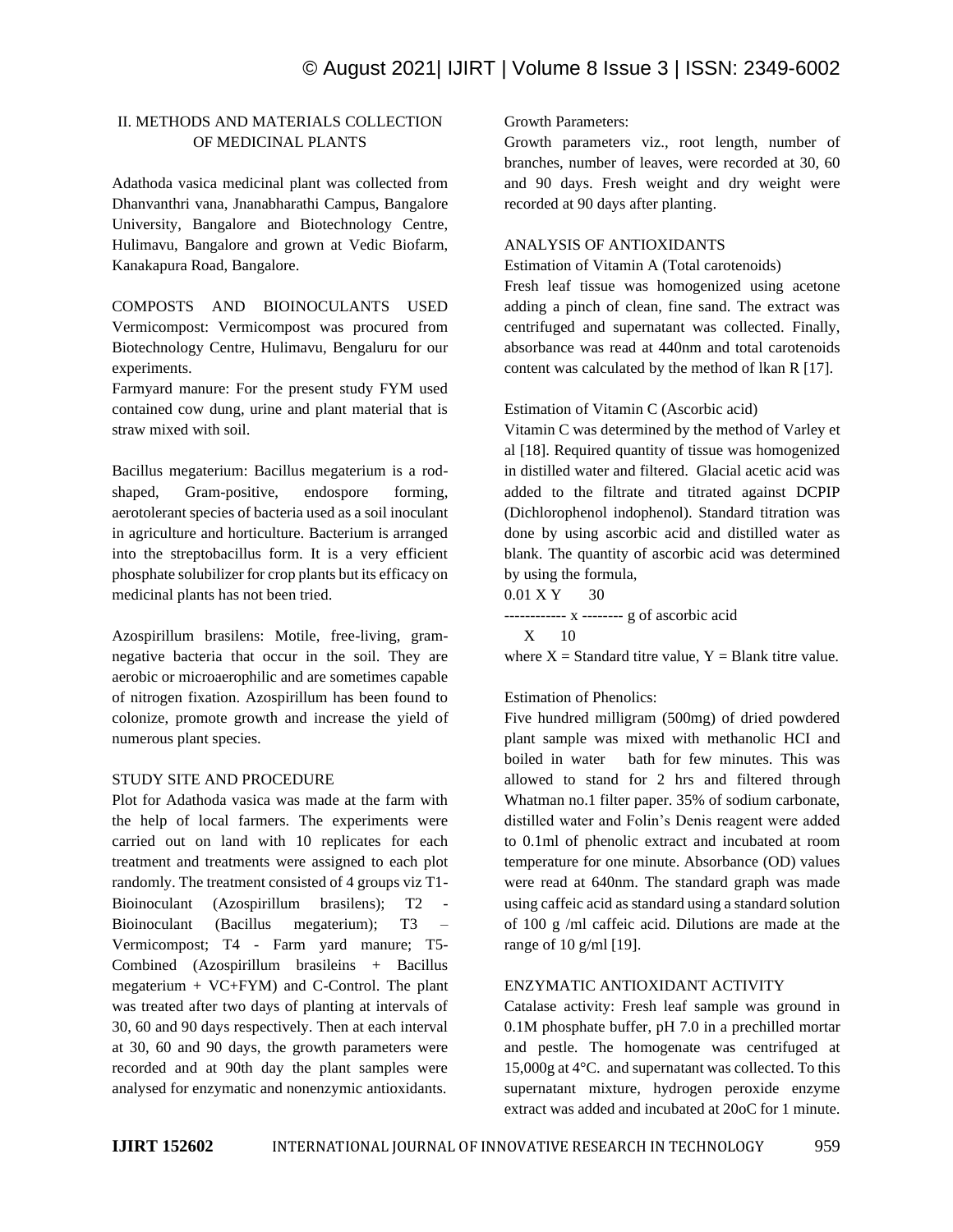Then the reaction was stopped by adding 0.7N sulphuric acid. The reaction mixture was titrated against 0.01N potassium permanganate [20].

Peroxidase Activity: Peroxidase activity was assayed using o-dianisidine as hydrogen donor and hydrogen peroxide as electron acceptor. In a prechilled mortar and pestle the fresh leaf sample was homogenized in 0.1M phosphate buffer, pH 6.0. with a pinch of clean white sand. Homogenate was filtered and centrifuged at 60,000g for 20min at 4°C and supernatant was used as enzyme source. To a mixture of o-dianisidine, hydrogen peroxide, phosphate buffer and distilled water enzyme source was added. After 5 minutes' reaction was stopped by adding sulphuric acid. Then the absorbance was read at 430nm [21].

Statistical Analysis: Data obtained were analysed by two-way ANOVA. Significant F ratios between groups were further subjected to least significant difference (LSD) probability, p value  $< 0.05$  were considered significant using Graphpad prism software.

#### III. RESULTS

Effect of biofertilizers, vermicompost, FYM and combined treatment on morphological characters such as shoot height, number of branches and leaves, fresh weight and dry weight of Adathoda vasica is represented in Table 1. Among the different treatment, the highest shoot length (inches) was recorded in T5 comined treatment (15.11), which is statistically significant followed by T3-VC (14.11), T4-FYM (13.22), C-Control (12.7), T1- Azospirillum brasilense (10.83) and the lowest was observed in T2-Bacillus megaterium (9.65). The highest number of branches was recorded (inches) in T5-comined treatment (14.2), which is statistically significant followed by T3-VC (9.8), T2-Bacillus megaterium (8.4), T4-FYM (8.4), C-Control (7), and the least number of branches was observed in T1- Azospirillum brasilense (5) respectively. While the highest number of leaves was observed in T5-comined treatment (109), which is statistically significant, T4-FYM (106) was the second to observe the greater number of leaves followed by T3-VC (84), T1- Azospirillum brasilense (81), C-Control 7(3), and T2-Bacillus megaterium (18). But the highest fresh weight (260.34g) and dry weight (80.98g) was observed in T4-FYM which is statistically significant followed by T5 (combined treatment) i.e., fresh weight is 230.34g and dry weight 70.12g.

Table 1: Influence of biofertilizers, vermicompost, FYM and combined treatment on growth parameters of Adathoda vasica

| Treatment      |                               | Shoot    | No. of  | No. of<br>Leaves | Fresh   | Dry    |
|----------------|-------------------------------|----------|---------|------------------|---------|--------|
|                |                               | length   | branche |                  | weight  | weight |
|                |                               | (inch)   | S       |                  | (g)     | (g)    |
| T1             | Azospirillum<br>brasilense    | 10.83    | 5       | 81               | 190.28  | 65.22  |
| T <sub>2</sub> | <b>Bacillus</b><br>megaterium | 9.65     | 8.4     | 18               | 190.23  | 55.63  |
| T3             | Vermicompos                   | 14.11    | 9.8     | 84               | 180.66  | 55.28  |
| T <sub>4</sub> | Farmyard<br>manure<br>(FYM)   | 13.22    | 8.4     | 106*             | 260.57* | 80.98* |
| T5             | T1+T2+T3+Tl                   | $15.11*$ | $14.2*$ | 109*             | 230.34  | 70.12  |
| $\mathsf{C}$   | Control                       | 12.7     |         | 73               | 225.56  | 75.44  |

\*Significant at P< 0.05

The efficiency of biofertilizer, vermicompost, farmyard manure and combined treatment on the levels of antioxidants, catalase and peroxidase which involved in the detoxication of reactive oxygen species in Adathoda vasica at different time intervals were quantified and are depicted in Table 2. The highest quantity of carotenoids (mg/g) was recorded in T5 combined treatment (2.988) followed by T4-FYM (2.941), T1-Azospirillum brasilens (2.786), T2- Bacillus megaterium (2.734), T3-VC (2.412) and Ccontrol (2.151). Similarly, the highest quantity of ascorbic acid (mg/g) was observed in C-control (0.029), followed by T5 combined treatment (0.0528) which is statistically significant, T4-FYM (0.0462), T1-Azospirillum brasilens (0.0429), T3-VC (0.0429) and T2-Bacillus megaterium (0.0396). The highest total phenols (mg/g) were found in T4-FYM (4.4), followed by T5 combined treatment (3.9), T3-VC (3.8), T1-Azospirillum brasilens (3.7), T2-Bacillus megaterium (3.7) and C-control (3.6). The catalase activity (units/min/mg) was highest in T4-FYM followed by, T1-Azospirillum brasilens (0.9), T3-VC (0.9), T5 combined treatment (0.9), T2-Bacillus megaterium (0.8) and C-control (0.8). Whereas the highest peroxidase activity (mmol) was observed in T4-FYM (8.04) followed by C-control (6.77), T1- Azospirillum brasilens (6.19), T2-Bacillus megaterium (4.54), T3-VC (3.94) and T5 combined treatment (3.09).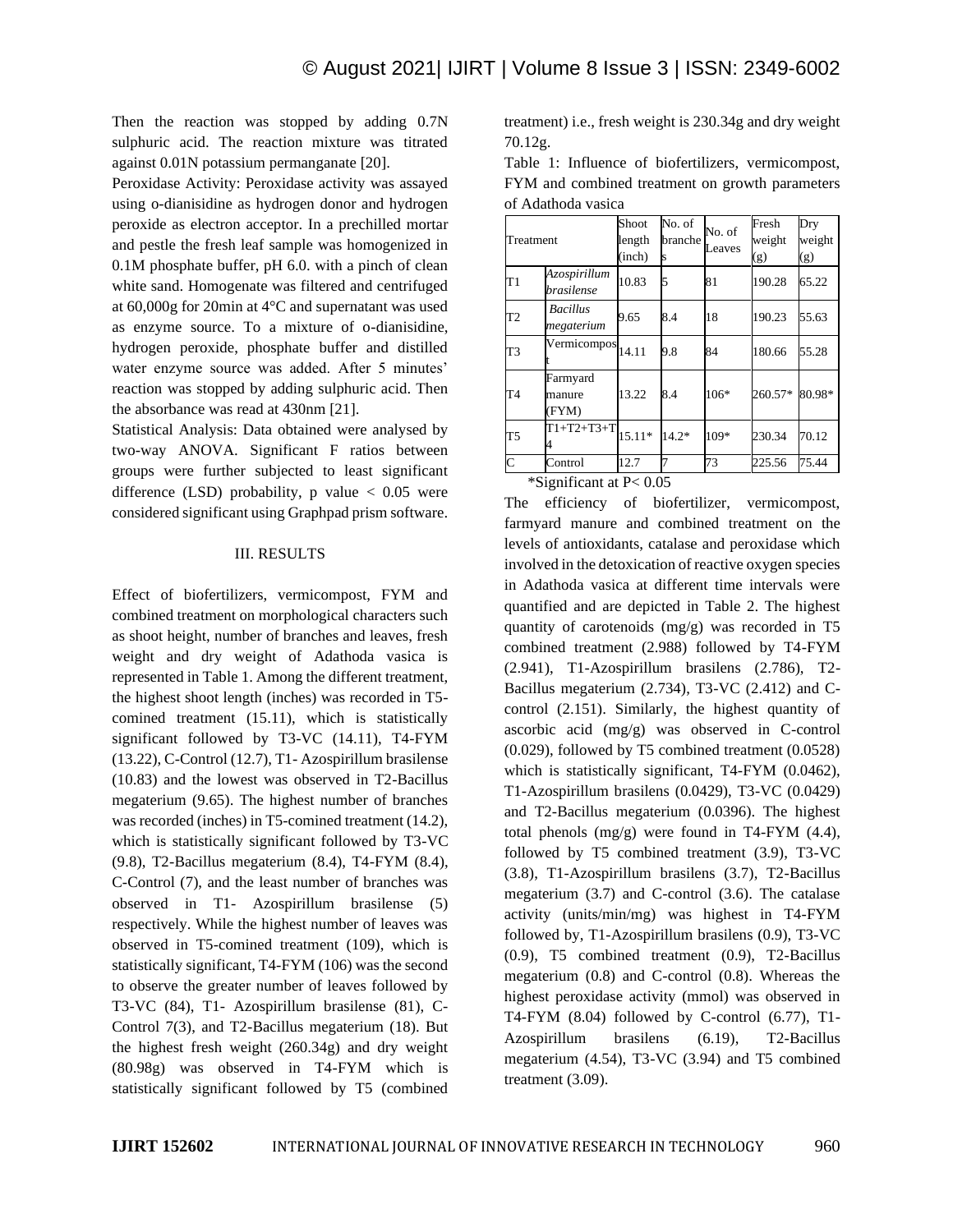| Treatment    |                                               | ds<br>(mg/g) | Carotenoi Ascorbic Total<br>acid<br>(mg/g) | (mg/g) | Catalase<br>(units/mi Peroxid<br>phenols $n/mg$ of ase<br>the<br>sample) | (mmol) |
|--------------|-----------------------------------------------|--------------|--------------------------------------------|--------|--------------------------------------------------------------------------|--------|
| T1           | Azospirillu<br>$\boldsymbol{m}$<br>brasilense | 2.786        | 0.0429                                     | 3.7    | 0.9                                                                      | 6.19   |
| T2           | Bacillus<br>megaterium                        | 2.734        | 0.0396                                     | 3.7    | 0.8                                                                      | 4.54   |
| T3           | $\overline{\text{Vermicomp}}_{2.412}$<br>ost  |              | 0.0429                                     | 3.8    | 0.9                                                                      | 3.94   |
| T4           | Farmyard<br>manure<br>(FYM)                   | 2.941        | $0.0462*$                                  | 4.4    | 1.2                                                                      | 8.04   |
| T5           | $T1+T2+T3$<br>$+T4$                           | 2.988        | $0.0528*$                                  | 3.9    | 0.9                                                                      | 3.09   |
| $\mathsf{C}$ | Control                                       | 2.151        | 0.029                                      | 3.6    | 0.8                                                                      | 6.77   |

Table 2: Influence of biofertilizers, vermicompost, FYM and combined treatment on antioxidant content of Adathoda vasica

\*Significant at P< 0.05

#### IV. DISCUSSION

There is an ever-increasing demand for herbal medicines in recent years due to the side effects of synthetic drugs and antibiotics. Hence there is a need for conservation and cultivation of medicinal plants so that the medicinal plants are not extracted from the wild and become endangered. The traditional Indian diet, spices and medicinal plants are rich sources of natural antioxidants. There is an inverse relationship between the dietary intake of antioxidant rich foods and the incidence of human diseases [22]. There are several advantages in commercial cultivation of medicinal plants by using composts and biofertilizers since it enhances quality and quantity of medicinal plants and maintaining the soil sustainability as the use of commercial chemical fertilizers are reduced. Azospirillum inoculation significantly increased the growth, yield, nutrient uptake, dry matter and Vitamin C content in chili. (Balakrishnan, 1988). According to Rajasekharan and Ganeshan (1999) about 400 plants were used for regular production of Ayurvedic, Unani, Siddha and tribal medicine [23]. Rural population of our subcontinent has much faith in the efficacy and healing power of the age-old system of herbal medicine. It is important because the natural plant products are biologically more compatible with human system and comparatively less toxic than the synthesis [24]. There is a need to evaluate the local herbs for

estimating the mineral and nutrient compositions so as to determine the potential of indigenous source of medicine [25].

In the present study, for Adathoda vasica T5 (combinations of all) treated plants recorded with maximum shoot length, number of branches and number of leaves followed by T3 (vermicompost) except for number of leaves. This might be due to excellent supply of better nutrients and plant growth promoters to the plants which is present in the worm casts. It was reported that the combined inoculation of bioinoculants increased the number of panicles per plant [26]. The vermicompost with a relatively high content of humus-like compounds, active microorganisms and enzymes, greatly contribute to the enhancement of the biochemical fertility of soils degraded by intensive – cultivation, pollution or natural causes [27]. The casts of earthworms are one of the most useful and active agents in introducing suitable chemical, physical and microbiological changes in the soil and, thereby, directly increasing the fertility and crop producing power in the soil [28]. A study by Tomati et al revealed that positive effect of vermicompost on the growth of Begonias and Coleus, especially a stimulation of rooting, time of flowering, lengthening of internode [29]. In the present study Adathoda vasica, the T5 treated recorded maximum shoot length, number of branches and number of leaves followed by T3 except for number of leaves, wherein in T4 (FYM) was second best treatment when compared to other treatments and control. Non enzymic antioxidants like total carotenoids and ascorbic acid was highest in T5 plants followed by T4 plants. But Total phenols, Catalase and peroxidase activity was maximum in T4 (FYM) treated plants compared to other treatments and control. Hence a consortium of all is the best suitable growth enhancing manure followed by FYM for Adathoda vasica as they have enhanced the qualitative and quantitative properties of the plant. This may also enhance the therapeutic value of the plant.

#### V. CONCLUSION

In conclusion the results revealed that application of farmyard mannure and in combination with microbial inoculums and vermicompost has significant effect on the plant growth, antioxidants and antioxidant enzyme activity of Adathoda vasica. This kind of cultivation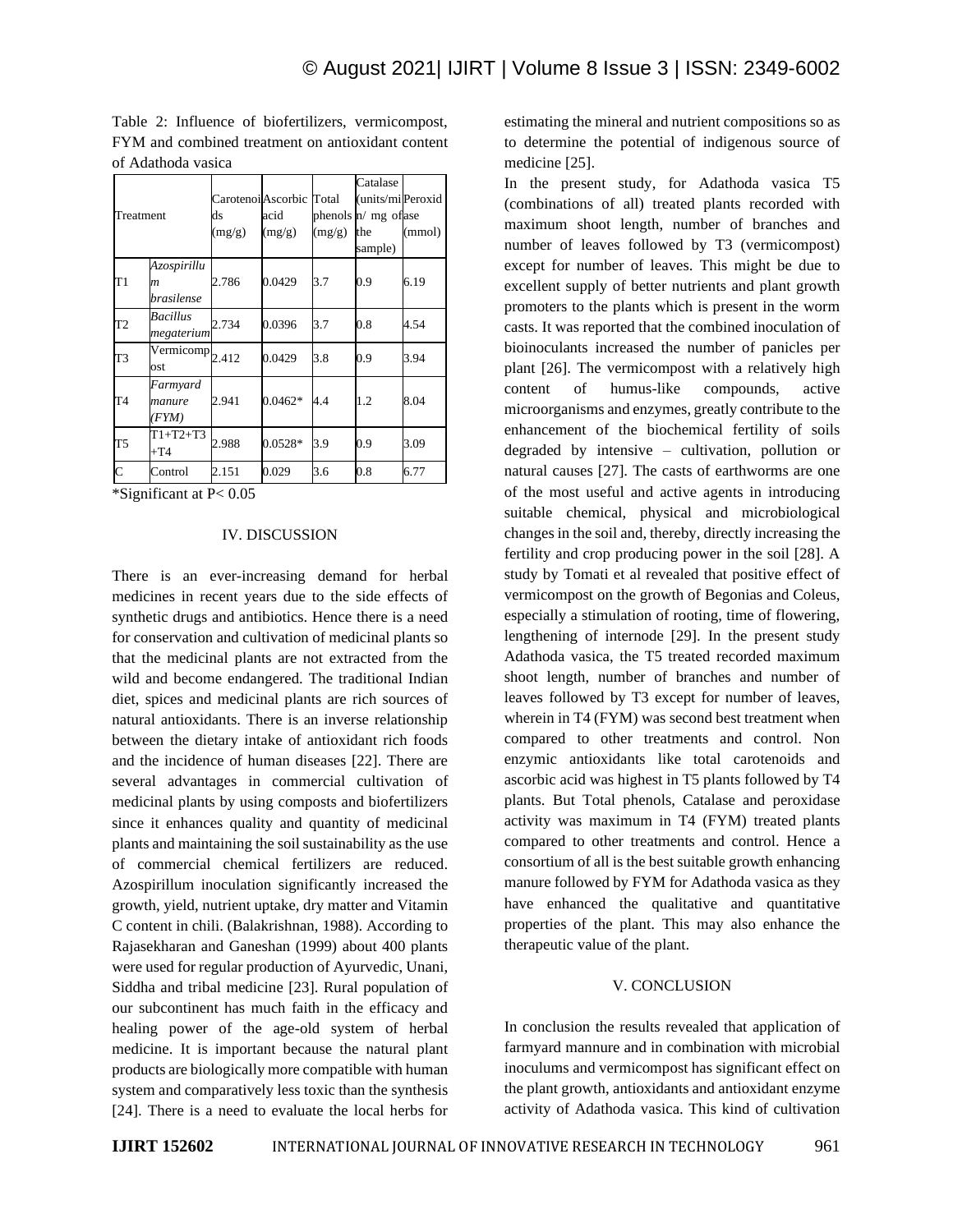technology or organic farming can be extended to other medicinal plants as this is economical.

#### **REFERENCES**

- [1] Weblink1:https://icar.org.in/sites/default/files/Cr eating-Wealth-From-Agricultural-Waste.pdf. Last accessed on August 18, 2021.
- [2] Shackelford RE, Kaufmann WK, Paules RS. Oxidative stress and cell cycle checkpoint function. Free Radical Biology and Medicine. 2000;28(9):1387-404.
- [3] Indurwade NH, Biyani KR, Kosalge SB, Redasani VV, Khade RV. Drug Lines. 2005; 7: 13-14.
- [4] Dhawan AS and Deshmukh MS. Kisan World. 2005; 32:27-28.
- [5] Jadia CD, Fulekar MH. Vermicomposting of vegetable waste: A biophysicochemical process based on hydro-operating bioreactor. African journal of Biotechnology. 2008;7(20).
- [6] Sharma AR, Mittra BN. Effect of green manuring and mineral fertilizer on growth and yield of crops in rice-based cropping on acid lateritic soil. The Journal of Agricultural Science. 1988;110(3):605-8.
- [7] El-Shakweer MH, El-Sayad EA, Ewees MS. Soil and plant analysis as a guide for interpretation of the improvement efficiency of organic conditioners added to different soils in Egypt. Communications in Soil Science and Plant Analysis. 1998;29(11-14):2067-88.
- [8] Schjønning P, Christensen BT, Carstensen B. Physical and chemical properties of a sandy loam receiving animal manure, mineral fertilizer or no fertilizer for 90 years. European Journal of Soil Science. 1994;45(3):257-68.
- [9] Belay A, Claassens AS, Wehner FC, De Beer JM. Influence of residual manure on selected nutrient elements and microbial composition of soil under long-term crop rotation. South African Journal of Plant and Soil. 2001;18(1):1-6.
- [10]Mengistu DK, Mekonnen LS. Integrated agronomic crop managements to improve tef productivity under terminal drought. Water Stress. Vienna Tech. 2011; 1:235-54.
- [11]Santoyo G, Sánchez-Yáñez JM, de los Santos-Villalobos S. Methods for detecting biocontrol and plant growth-promoting traits in

Rhizobacteria. InMethods in rhizosphere biology research 2019:133-149.

- [12]Santoyo G, Moreno-Hagelsieb G, del Carmen Orozco-Mosqueda M, Glick BR. Plant growthpromoting bacterial endophytes. Microbiological research. 2016; 183:92-9.
- [13] Begum N, Qin C, Ahanger MA, Raza S, Khan MI, Ashraf M, Ahmed N, Zhang L. Role of arbuscular mycorrhizal fungi in plant growth regulation: implications in abiotic stress tolerance. Frontiers in plant science. 2019; 10:1068.
- [14]Ojuederie OB, Olanrewaju OS, Babalola OO. Plant growth promoting rhizobacterial mitigation of drought stress in crop plants: Implications for sustainable agriculture. Agronomy. 2019;9(11):712.
- [15]Glick BR. Plant growth-promoting bacteria: mechanisms and applications. Scientifica. 2012:963041.
- [16] Glick BR. Issues regarding the use of PGPB. In Beneficial plant-bacterial interactions 2020:361- 383.
- [17]Ikan R. Natural products: a laboratory guide. Academic Press; 1991.
- [18]Varley H, Gowenlock AH, McMurray JR, McLauchlan DM. Varley's practical clinical biochemistry. Heinemann Medical; 1988.
- [19] Nitsch JP, Nitsch C. Haploid plants from pollen grains. Science. 1969;163(3862):85-7.
- [20]Braber JM. Catalase and Peroxidase in Primary Bean Leaves during Development and Senescence. Zeitschrift für Pflanzenphysiologie. 1980;97(2):135-44.
- [21]Sumner JB, Gjessing EC. A method for the determination of peroxidase activity. Arch. Biochem. 1943;2(3):291.
- [22]Halliwell B. Antioxidants in diseases mechanisms and therapy. Advances in pharmacology. Ed Sier. 1999;38: Academic press.3-17.
- [23]Rajesekharan PE. Conservation of medicinal plant biodiversity-an Indian perspective. J Med Arom Plant Sci. 2002; 24:132-47.
- [24] Pal DC. Ethno-medicine-Its importance and role in modern medicine. Journal of Economic and Taxonomic Botany. 2003;27(1):68-74.
- [25]Rahila T, Rukhsandra N, Zaidi AA, Shamshila R. Phytochemical screening of medicinal plants belonging to family Euphorbiaceae. Pakistan Veterinary Journal. 1994;14(3):160-2.